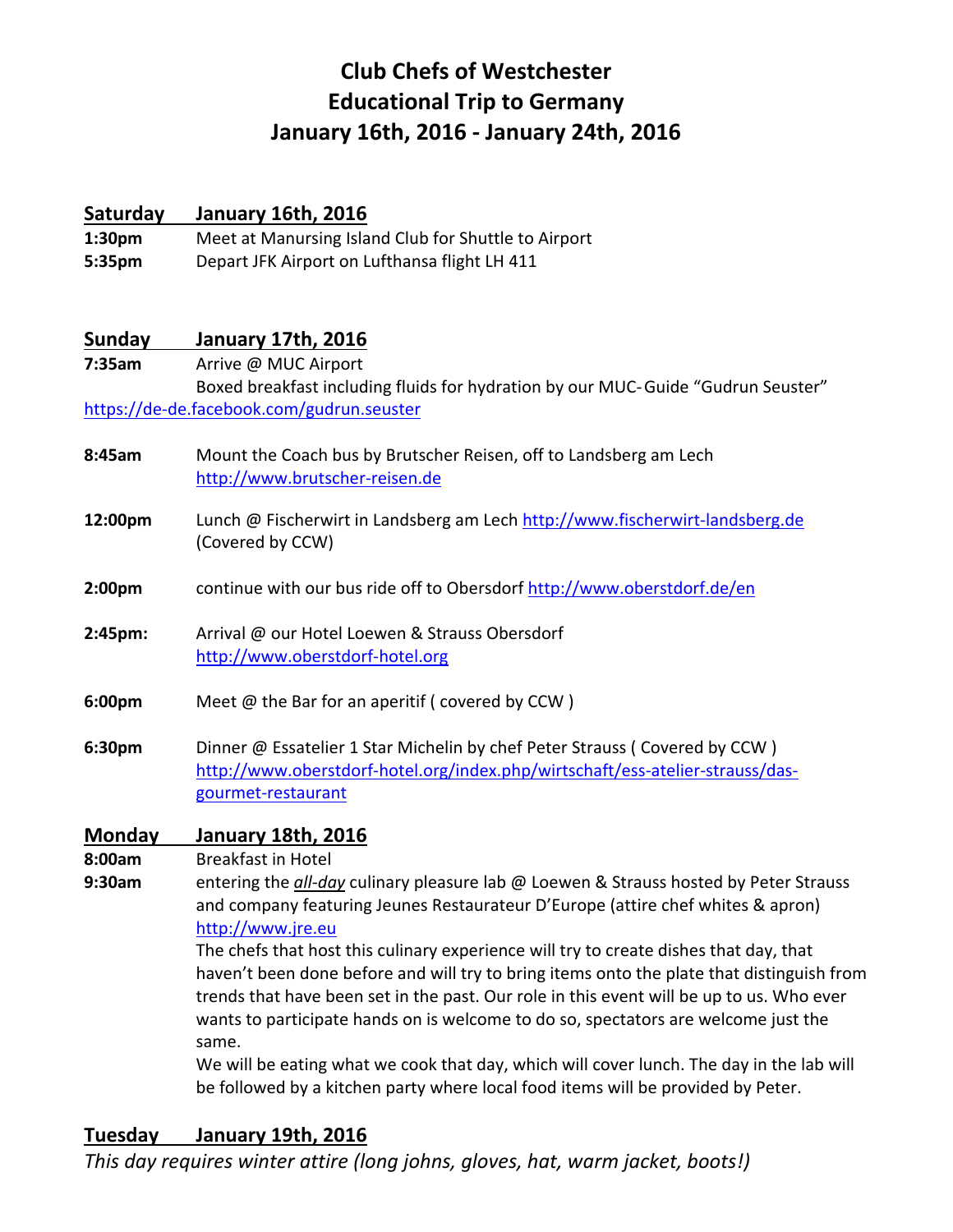| 8:00am             | <b>Breakfast in Hotel</b>                                                                                                                                                                                                            |
|--------------------|--------------------------------------------------------------------------------------------------------------------------------------------------------------------------------------------------------------------------------------|
| 9:30am             | Ski Bus from the heart of town to the Local Goat Cheese Farm in Oberstdorf (bottom of<br>Nebelhorn mountain) for a tour and tasting of the organic cheeses.                                                                          |
| 11.30am            | 7km Ski Lift to the top of the "Nebelhorn" mountain                                                                                                                                                                                  |
| 12:30pm            | Buffet lunch at the "Marktrestaurant" enjoying breathtaking views while having local<br>dishes and beverages http://www.das-hoechste.de/partner/nebelhorn-<br>marktrestaurant                                                        |
| 3.00pm             | commuting back down and to the hotel to meet with Peter Strauss                                                                                                                                                                      |
| 3:15 <sub>pm</sub> | Hike through nature to the Oberstdorf Curle Court for a game of traditional Bavarian<br>Curling (Eisstockschiessen)<br>http://www.oberstdorf.de/entdecker/memo/eisstockschiessen-oberstdorf.html                                     |
| 5:00pm             | Torch hike back to the hotel with a hot spiced wine station half way (provided by<br>Loewen & Strauss)                                                                                                                               |
| 7:00pm             | dinner and scoops @ Loewenwirtschaft, local rustic cuisine (Covered by CCW,<br>consumption after dinner will be at own expense!)<br>http://www.oberstdorf-hotel.org/index.php/wirtschaft/loewenwirtschaft<br>live music humpta band! |

#### **Wednesday January 20th, 2016**

**6:30am** Breakfast in Hotel bring suitcases to lobby by 7:15 am, Check out!!! Please make sure all private expenses are paid!

**8:00am** Drive to Schwangau, Schloss Neuschwanstein http://www.neuschwanstein.de/englisch/palace/index.htm

- **9:00am** Guided Tour in English (45min.)
- **10:00am** Drive to Andechs Monestry for a guided tour of the brewery. Monks have been brewing beer since 1455 http://andechs.de/en/brewery
- **12:00pm** Lunch @ the cluster restaurant http://andechs.de/en/hospitality

**2:30pm** departure to the Munich Art Hotel (our domicile for the rest of our adventure) http://www.arthotelmunich.com The hotel is located at Paul Heyse Strasse which is according to Gudrun, a phenomenal location, centralized and all our upcoming sights are easy to reach! Get settled in and freshen up for another brewery to come… Gudrun, our guide for Munich, will welcome us with weekly tickets for public transportation, note pads and city maps with compliments of the city of Munich!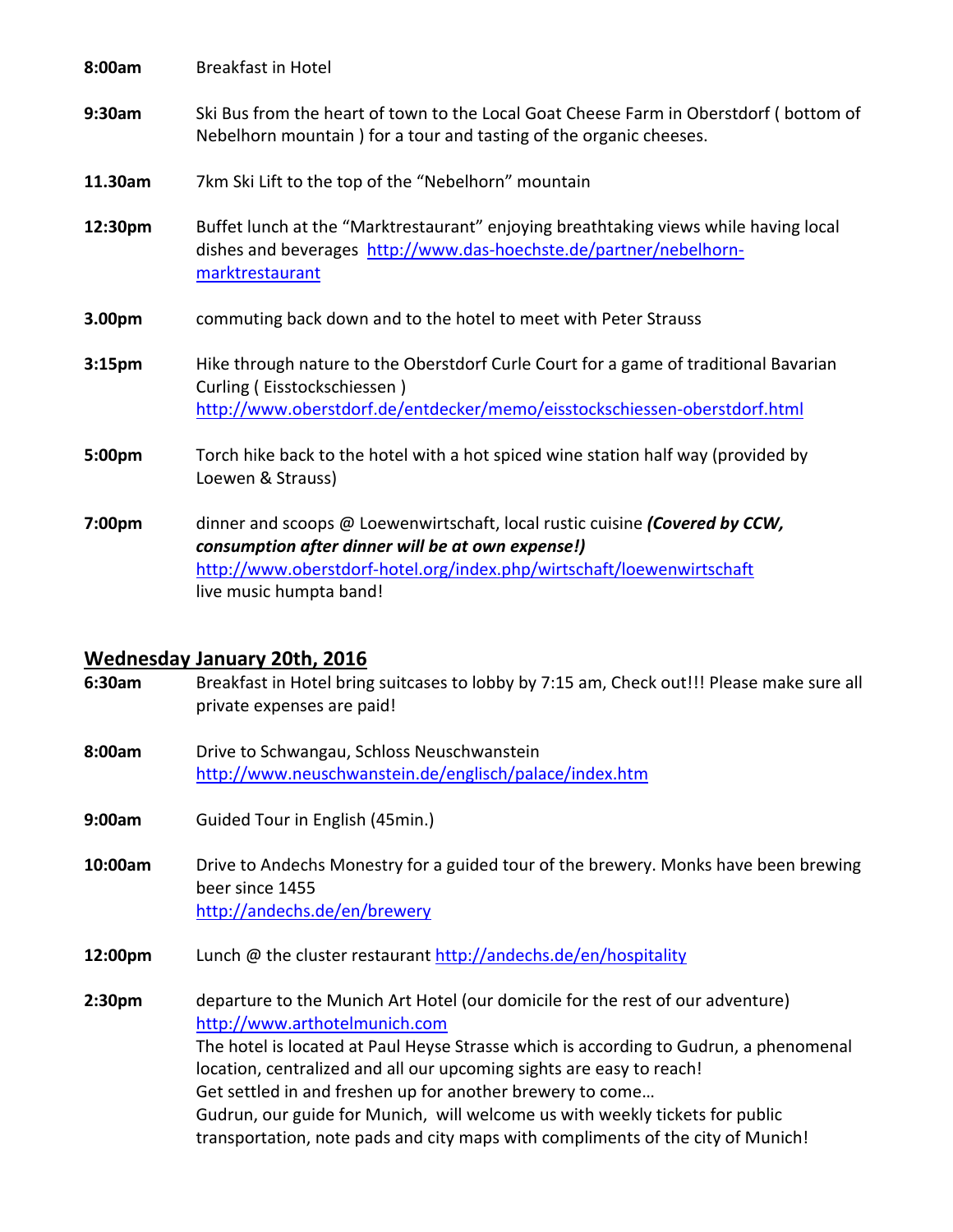**5:00pm** We will visit the oldest (since 1328) and only brewery that is still private (non-corporate) in Munich at Landsberger Strasse, the "Augustiner" (dress casual) http://www.augustiner‐braeu.de Followed by dinner and a few scoops at the sites restaurant

## **Thursday January 21st, 2016**

#### **(please pack chef whites and an apron for this days cooking classes!)**

- **6:30am** Breakfast in Hotel
- **7:30 am** heading to meet with our first instructor for the day, Chef Christine Mayr of CRUA at the local market the "Viktualienmarkt" **8am sharp!!!** http://www.muenchen.de/rathaus/Stadtverwaltung/Kommunalreferat/markthallen/vik tualienmarkt.html
- **10:00am** enter Kustermann cooking school, located in walking distance of the market https://www.kustermann.de/en/Kustermann‐culinary‐school Christine Mayr of CRUA will be hosting a cooking class on raw food http://www.cruagourmetcuisine.com We will be eating what we cook for lunch!
- **1:00pm** Meet Chef Christian Mezger of TIAN at his restaurant, again in walking distance of our cooking school http://www.taste‐ tian.com/restaurant/de/muenchen/?gclid=CJXyxNPD5skCFUSPHwodNk4JRw Enjoy an introduction into the vegetarian world of TIAN with an Aperitif on the house
- **1:45pm** cooking class at Kustermann cooking school hosted by Chef Christian Mezger of TIAN including a vegetarian cookbook signed by the master chef
- **5:45pm** heading back to Art Hotel to freshen up for dinner
- **7:45pm** meet in the hotel lobby
- **8:30pm** Dinner @ Restaurant Broeding http://www.broeding.de ( dress code casual )

#### **FridayJanuary 22nd, 2016**

- **7:00am** Breakfast in Hotel
- **8:00am** Depart with train to "Grafing" Station (15mins) where a bus will pick us up to go to Hermannsdorfer Farm 30 min. out of town
- **9:00am** Tour the Hermannsdorfer Farm followed by a traditional Bavarian Weisswurst, Brezn and Weissbier http://www.herrmannsdorfer.de/home
- **12:00pm** Sausage & Pretzel making class at the Hermanndorfer Farm